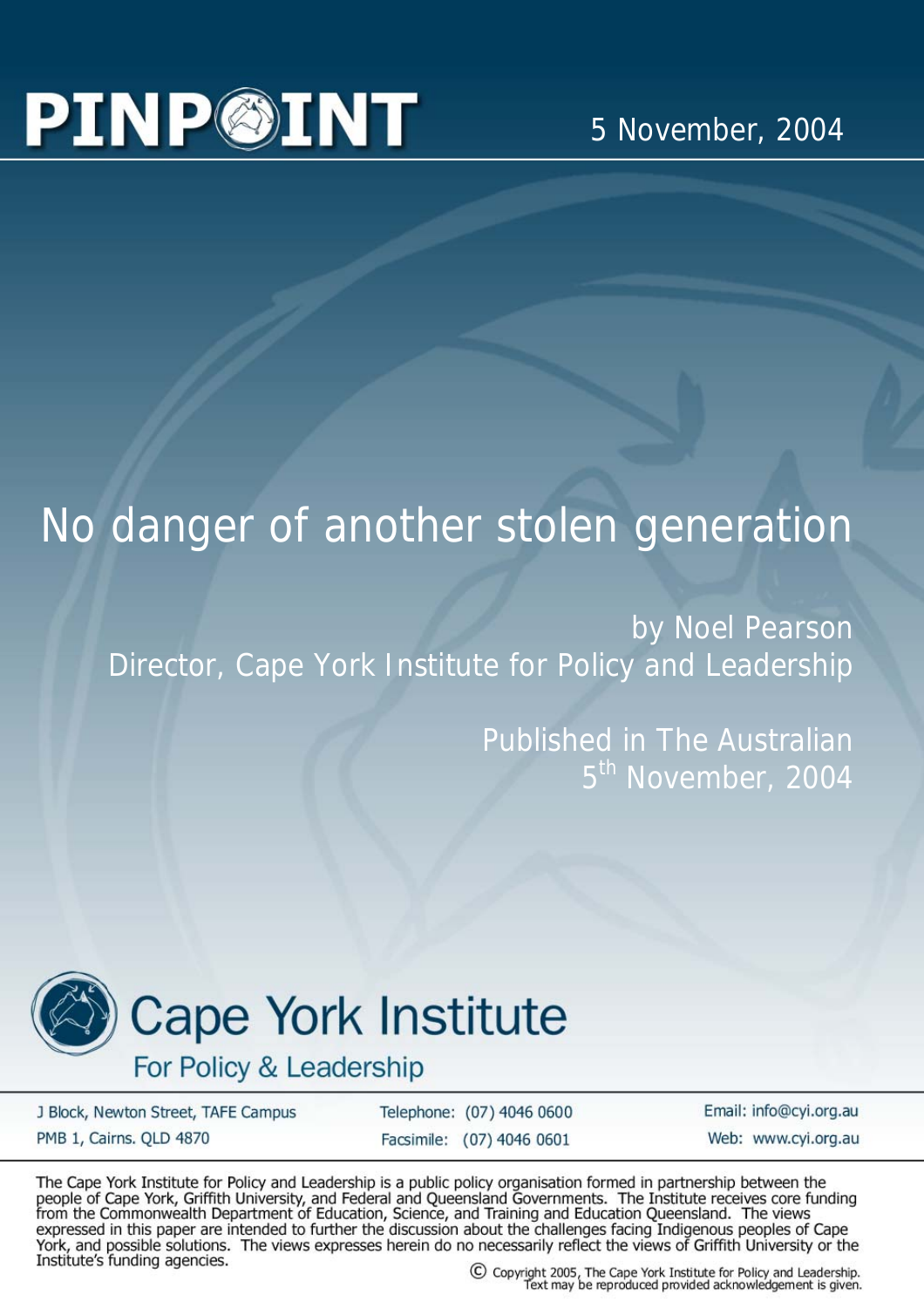## **No danger of another stolen generation**

By Noel Pearson The Australian 5 November 2004

LAST Sunday night I drove the five hours from my home town in Hope Vale to Cairns, unaware that there was a debate raging about whether I was proposing to revive the stolen generations policy by sending children packing to boarding schools down south. I had spent the weekend camping with my mother and family, hunting a species of migratory fish called gaalnggaan. At this time of the year, the men and boys of Hope Vale are out with their spears, hunting gaalnggaan as they run along the beaches or shelter on the side of the mangroves at high tide.

I have done this routine every year since I was old enough to be on the tiller for my father as he stood at the front of the boat with his spears. After primary school in Hope Vale, I was a boarder at St Peters College in Brisbane, to which I had been sent by decision of my parents and by opportunity provided by the Lutheran Church and the federal government. I looked forward to the school holidays.

Almost all of the indigenous people from remote Australia who have succeeded in education and gone on to make leading contributions on behalf of their people were educated at boarding schools – often a long way from their homes, most often at church schools. In Cape York Peninsula, no Aboriginal tertiary graduates have come from local public secondary schools.

Boarding schools are an old and well-established idea, going back to the 1960s for the people of our region. It is on this past practice – its successes as well as its failures – that we base our policy in Cape York Peninsula: scholarships to high-quality, highexpectation secondary schools down south. The allegation that indigenous children attending boarding schools represents a repetition of the stolen generations is just silly.

A more serious fallacy is that you can provide quality secondary education in remote communities. Attendance at high-expectation boarding schools has declined in the past 20 years in favour of attempts by governments to provide secondary schooling in our communities. This experiment failed profoundly and the remnant secondary facilities should be closed down. There is not sufficient scale and the teachers and specialisations required to provide a proper secondary education are impossible with small student populations.

Only in regional centres, such as Cooktown and Weipa in Cape York Peninsula, can a credible case be made for providing secondary education facilities. However, these schools in regional centres would need to be fundamentally reformed if they are to produce indigenous tertiary graduates. Thursday Island State High School is testament to the fact that this can happen.

Another fallacy – expressed by Peter Holt from the Hollows Foundation – is that boarding should be rejected because students risk suffering cultural loss. First, I have